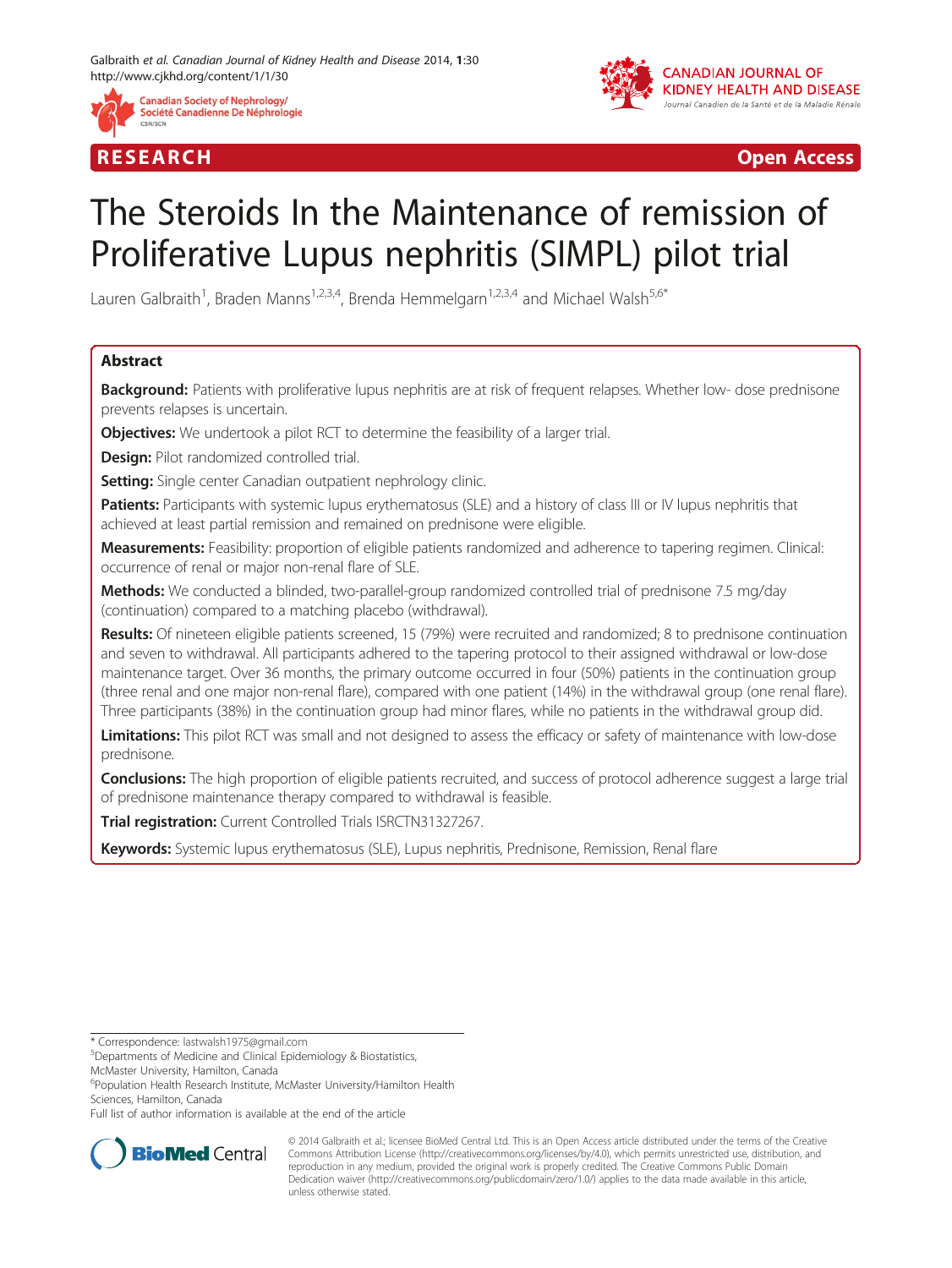# Abrégé

Contexte: Les patients atteints de néphropathie lupique proliférative sont sujets à de nombreuses rechutes. Il est incertain que l'administration de faibles doses de prednisone aide à prévenir ses rechutes.

Objectifs: Nous avons entrepris un essai randomisé contrôlé (ERC) (étude pilote) afin de déterminer la faisabilité d'une étude plus vaste.

Type d'étude: Essai randomisé contrôlé (étude pilote).

Contexte: La clinique externe de néphrologie d'un centre canadien.

Patients: Les personnes atteintes de lupus érythémateux disséminé (LED), avec antécédents de néphropathie lupique de stades III et IV, en rémission (minimalement partielle) et toujours en traitement de maintien sous prednisone étaient admissibles à l'étude.

Mesures: Faisabilité : Assignation aléatoire à partir de l'échantillon des patients admissibles et observance de la posologie dégressive.

Clinique : apparition d'une poussée lupique rénale ou d'une poussée lupique grave non rénale.

Méthode: Nous avons mené un essai clinique aléatoire, en parallèle et à double insu, d'un groupe sous 7,5 mg de prednisone (traitement continu) et d'un groupe sous placebo (sevrage).

Résultats: Du bassin des dix-neuf patients triés, 15 d'entre eux (79%) ont été sélectionnés. Le choix du traitement a été attribué de façon aléatoire : 8 patients pour le traitement de maintien sous prednisone et 7 patients pour le sevrage. Tous les participants ont observé le protocole de posologie dégressive qui leur était attribué et dont le but était le sevrage ou le maintien avec de faibles doses de prednisone.

Sur une période de 36 mois, le premier indicateur des résultats est apparu chez quatre patients (50%) du groupe sous prednisone à faible dose (trois poussées rénales et une poussée grave non rénale), comparativement à un patient (14%) du groupe sous sevrage (une poussée rénale). Trois des participants (38%) du groupe sous prednisone à faible dose ont eu des poussées lupiques mineures; aucune poussée lupique mineure n'est apparue dans le groupe sous placebo.

Limites de l'étude: Cet essai randomisé contrôlé pilote a été effectué sur un petit groupe; il n'a pas été conçu pour évaluer l'efficacité ou la sûreté d'un entretien sous prednisone à faible dose.

Conclusion: Le succès combiné du large échantillon de départ de patients admissibles et l'observance du protocole de posologie dégressive laisse suggérer qu'une étude plus vaste comparant le traitement de maintien à la prednisone et le sevrage est faisable.

# What was known before

The duration of prednisone use varies widely after remission is achieved in proliferative lupus nephritis (PLN). Whether prednisone reduces the frequency of flares of PLN is unclear.

# What this adds

A randomized controlled trial comparing long-term lowdose maintenance prednisone to placebo is likely feasible.

## Background

Proliferative lupus nephritis (PLN; class III and IV lupus nephritis) is a potentially organ and life threatening manifestation that affects up to 42% of patients with systemic lupus erythematosus (SLE) [\[1](#page-7-0)]. Although over 80% of patients with PLN will initially respond to treatment, many will have relapses that compromise quality of life, worsen kidney function and can be life-threatening.

The prevention of disease relapse is typically accomplished with maintenance of remission therapy, such as immunosuppressants, after remission is induced [\[2](#page-7-0)]. Although glucocorticoids are used ubiquitously to induce remission, their use to prevent relapses is heterogeneous and there is very limited data from randomized controlled trials (RCTs) to inform the issue [\[3,4\]](#page-7-0).

Given the clinical equipoise surrounding the continuation of low-dose glucocorticoids to prevent relapses of SLE and PLN, a RCT is warranted. However, both patients and physicians often have strong opinions regarding both the efficacy and safety of glucocorticoids which can strongly influence a RCTs feasibility [\[5\]](#page-7-0). To assess the feasibility of such a trial, we conducted a pilot RCT comparing prednisone 7.5 mg daily to a placebo.

# Methods

We conducted a two-parallel-group randomized controlled trial of prednisone 7.5 mg/day compared to a matching placebo in a single center in Calgary, Canada. The objective of this trial was to assess the feasibility of conducting a larger RCT that would determine the efficacy of long-term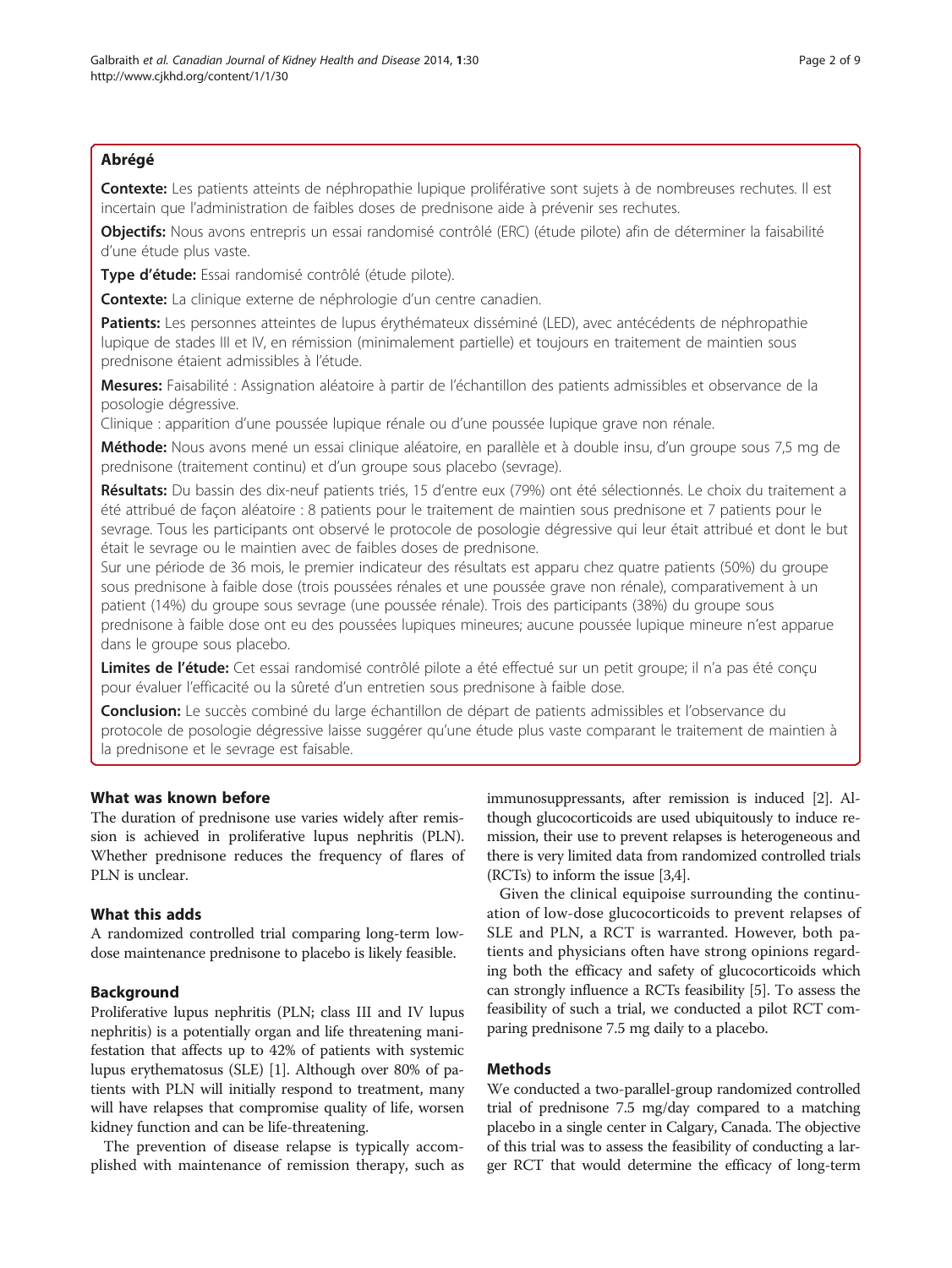low-dose prednisone in patients with a history of PLN. The specific goals of this pilot RCT were to assess our ability to recruit and randomize eligible participants, adherence to a blinded taper and long-term use of a blinded study drug.

Patients were randomly allocated to either the prednisone or placebo group using a random number list generated by an independent statistician. Randomization was blocked and stratified according to the duration of steroid treatment at the time of enrollment (≤12 months or >12 months) and remission status (partial or complete).

Allocation was concealed using sealed, opaque, sequentially numbered envelopes maintained by an independent physician. When a participant was randomized, the independent physician faxed the study number and assigned treatment to the study pharmacy. Patients, investigators, care providers and data analysts remained blinded to study treatment throughout the trial. The University of Calgary research ethics board reviewed and accepted the protocol and all participants provided written informed consent.

## Participants

Eligible patients were at least 18 years of age, had a history of SLE according to ACR criteria [\[6](#page-7-0)] and had either class III or class IV lupus nephritis by the ISN/RPS classification system [[7](#page-7-0),[8](#page-7-0)]. Patients who had class V lupus nephritis in addition to class III or IV were also eligible. Eligible patients must have had an index biopsy within the three years previous to study enrolment, and could have been induced with cyclophosphamide, mycophenolate or another immunosuppressant as seen as appropriate by their physician. Patients were required to be in at least partial remission at the time of randomization (defined as having a) 0.3 to 2.9 g/day proteinuria, b) serum albumin at least 30  $g/L$  and c) stable renal function), be receiving between 5 and 20 mg/day of prednisone and provide informed consent. We excluded patients who were pregnant, required prednisone for treatment of another medical condition other than SLE, or were receiving or expected to receive renal replacement therapy within the next six months.

# Blinding

Blinding of prednisone was accomplished by overencapsulation of prednisone tablets. Over-encapsulation allowed the groups to receive identical capsules while the dose contained in the capsule for an individual could vary between 1 and 10 mg. Placebo tablets and powder were added to each capsule to ensure the weight of the capsules were identical irrespective of the prednisone dose. Patients presenting mild symptoms of prednisone withdrawal (malaise, nausea, vomiting or hypotension not attributable to another cause) had their prednisone dose increased to the lowest dose achieved without symptom presentation and

then reattempted tapering at monthly intervals for a maximum of three attempts. Patients unsuccessful in tapering maintained the lowest dose tolerated for the duration of the trial. Blinding was maintained by instructing the pharmacy to either proceed to the next step of the protocol taper or the previous step of the taper without the study physician knowing what dose was contained at each step. Only the study pharmacy was aware of the actual doses contained at each dose step for each patient. Consequently, participants were unaware as to what dosage of prednisone they were receiving, if any, throughout the trial.

# Interventions

## Prednisone withdrawal

Patients in the prednisone withdrawal group tapered the dose of prednisone contained in the capsules at a rate of 5 mg/day every two weeks until the dose was 10 mg/day, then by 2.5 mg/day every two weeks until the dose was 5 mg/day and then by 1 mg/day every two weeks until no prednisone and only placebo was contained in the capsules (see Table 1 for complete tapering schedule). A capsule containing placebo only was then continued for the duration of the study.

## Prednisone maintenance

Patients randomized to receive chronic, low-dose maintenance glucocorticoids were tapered from their steroid dose at the time of randomization, if necessary, to a target

| Table 1 Example of rate of steroid taper for patients  |
|--------------------------------------------------------|
| allocated to the placebo arm and entering study on 15, |
| 10 and 7.5 mg/day prednisone, respectively             |

| Week           | Prednisone dose (mg/day) |                |                |
|----------------|--------------------------|----------------|----------------|
| 1              | 15                       | 10             | $7.5\,$        |
| $\overline{2}$ | 15                       | 10             | $7.5\,$        |
| 3              | 10                       | 7.5            | 5              |
| $\overline{4}$ | 10                       | 7.5            | 5              |
| 5              | 7.5                      | 5              | $\overline{4}$ |
| 6              | 7.5                      | 5              | $\overline{4}$ |
| $\overline{7}$ | 5                        | $\overline{4}$ | 3              |
| 8              | 5                        | $\overline{4}$ | 3              |
| 9              | $\overline{4}$           | 3              | $\overline{2}$ |
| 10             | $\overline{4}$           | 3              | $\overline{2}$ |
| 11             | 3                        | $\overline{c}$ | 1              |
| 12             | $\mathsf 3$              | $\overline{2}$ | 1              |
| 13             | $\overline{2}$           | 1              | 0              |
| 14             | $\overline{2}$           | 1              | $\mathbf 0$    |
| 15             | 1                        | $\mathbf 0$    | $\mathbf 0$    |
| 16             | 1                        | $\mathbf 0$    | $\mathbf 0$    |
| 17             | 0                        | $\mathbf 0$    | $\mathbf 0$    |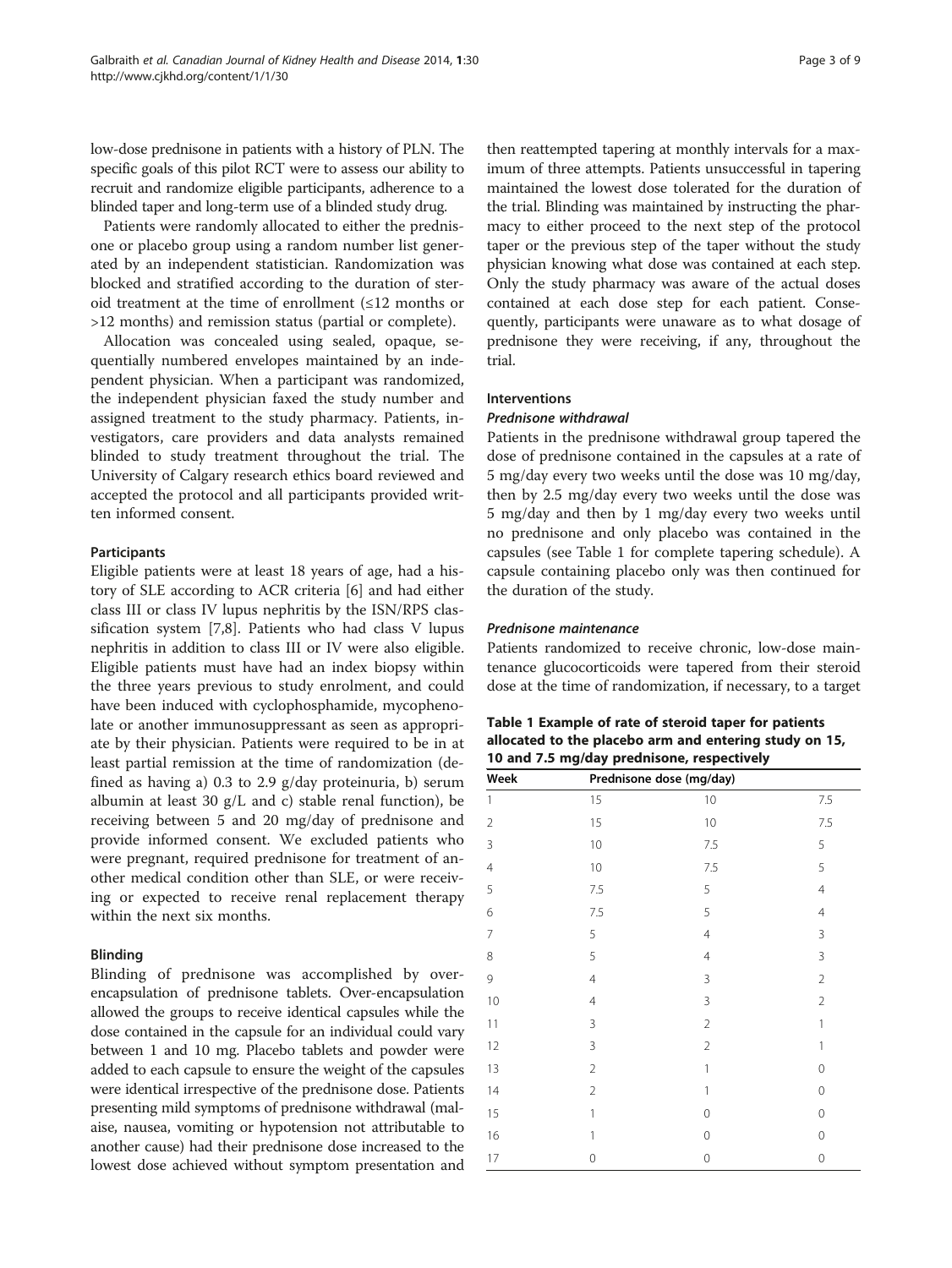dose of 7.5 mg/day using the same algorithm as the prednisone withdrawal group. Patients who were already on 5 to 7.5 mg/day of prednisone therapy were maintained on their current dose with no changes made to the dose.

#### Other therapies

Immunosuppressive maintenance therapy was unchanged during the study in the absence of a clinical reason. The use of other therapies including hydroxychloroquine, antihypertensives, non-steroidal anti-inflammatory drugs and HMG CoA reductase inhibitors were left to the discretion of the patients usual care providers. Vitamin D and calcium were recommended for all patients in the trial as osteoporosis prophylaxis. Any patient, regardless of group, with a suspected or confirmed infection received stress dose steroids by the attending physician, which we deemed reasonable given the potential for symptoms of adrenal insufficiency for prolonged periods after glucocorticoid withdrawal [[9,10\]](#page-7-0).

#### Assessment and treatment of minor non-renal flares

Physicians were advised to treat minor flares (defined by an increase in Systemic Lupus Erythematosus Activity Index (SLEDAI) score of three points) with a two-week course of 15 mg/day of prednisone. During the treatment of minor flares physicians used open label prednisone. For patients experiencing a minor flare, if there was no clinical response after two weeks of prednisone then the patient had fulfilled the criteria for a major flare and therefore met the pre-defined primary study endpoint.

## **Outcomes**

Patients were followed for up to 36 months. The feasibility of a larger study was assessed by calculating the proportion of patients screened that were eligible and the proportion of eligible patients that agreed to participate and were randomized. Feasibility was also assessed by evaluating adherence to the blinded tapering protocol by calculating the proportion of participants with at least one protocol deviation.

The primary clinical outcome measure was the composite of renal or major non- renal SLE relapse. A renal relapse was defined as one of any of three events attributed to active SLE (see [Appendix 1](#page-7-0) for details) 1) a sustained and significant increase in proteinuria; 2) a sustained increase in serum creatinine with new hematuria; or 3) new and sustained glomerular hematuria associated with an increase in proteinuria. A major non-renal flare was defined as either 1) a score greater than nine on the Systemic Lupus Erythematosus Activity Index (SLEDAI) for patients with a baseline score greater than three or, 2) new or worse CNS vasculitis, myositis, platelet count <60,000/ mL, anemia with hemoglobin <70 g/L or requirement of prednisone dose >15 mg/day or, 3) hospitalization for SLE

or, 4) requirement for new or increased immunosuppressant agent due to disease activity.

Secondary outcome measures included change in health related quality of life measured with the SF-36 energy domain (chosen a priori given that this domain of quality of life might be impacted by withdrawal of prednisone and lupus flares), and the EQ5D index score [[11,12\]](#page-7-0). Exploratory outcome measures included the frequency of adverse events, minor relapses of SLE (i.e. relapses that did not meet the definition of a major relapse) and change in blood pressure over the first12 months.

#### Statistical analyses

Feasibility assessment was conducted by calculating the proportion of patients enrolled from the total eligible patients and reported as a frequency (%), protocol violations were calculated and reported in the same way. Baseline patient characteristics are reported as frequency (%) and mean (SD) or median ( $25<sup>th</sup>$  to  $75<sup>th</sup>$  percentile) as appropriate. For the primary analysis, we compared the time to renal or major non-renal relapse using Cox proportional hazard regression with treatment group as the only independent variable. Analysis time was censored at the time of last follow-up or the occurrence of the primary outcome. The time to first renal or major nonrenal relapse was graphically represented with the Kaplan-Meier product limit method. Between group differences in renal and major non-renal relapses, as well as adverse events were assessed using cox regression in which the allocated treatment was the only independent variable. Mixed effects linear regression was used to assess between group differences in SF-36 energy domain, EQ5D index score, and blood pressure to account for repeated measures over time. In these analyses, participants were considered a random effect and treatment group was considered a fixed effect. All analyses were completed with STATA 13 (College Station, Texas, USA).

## Results

We screened fifty-five patients over a 24 month period, of which 19 (34.5%) met eligibility criteria. The largest number of screening failures were either because patients were no longer receiving prednisone (14/36 [39%]) or they were receiving too high a dose (5/36 [14%]). Of the eligible patients, 15 (79%) were enrolled in the study (Figure [1](#page-4-0)). Eight patients were allocated to prednisone continuation and seven were allocated to prednisone withdrawal. Table [2](#page-5-0) summarizes the participant baseline characteristics. The groups differed in mean age and the proportion of patients in complete remission at randomization. The remainder of the characteristics appeared broadly similar.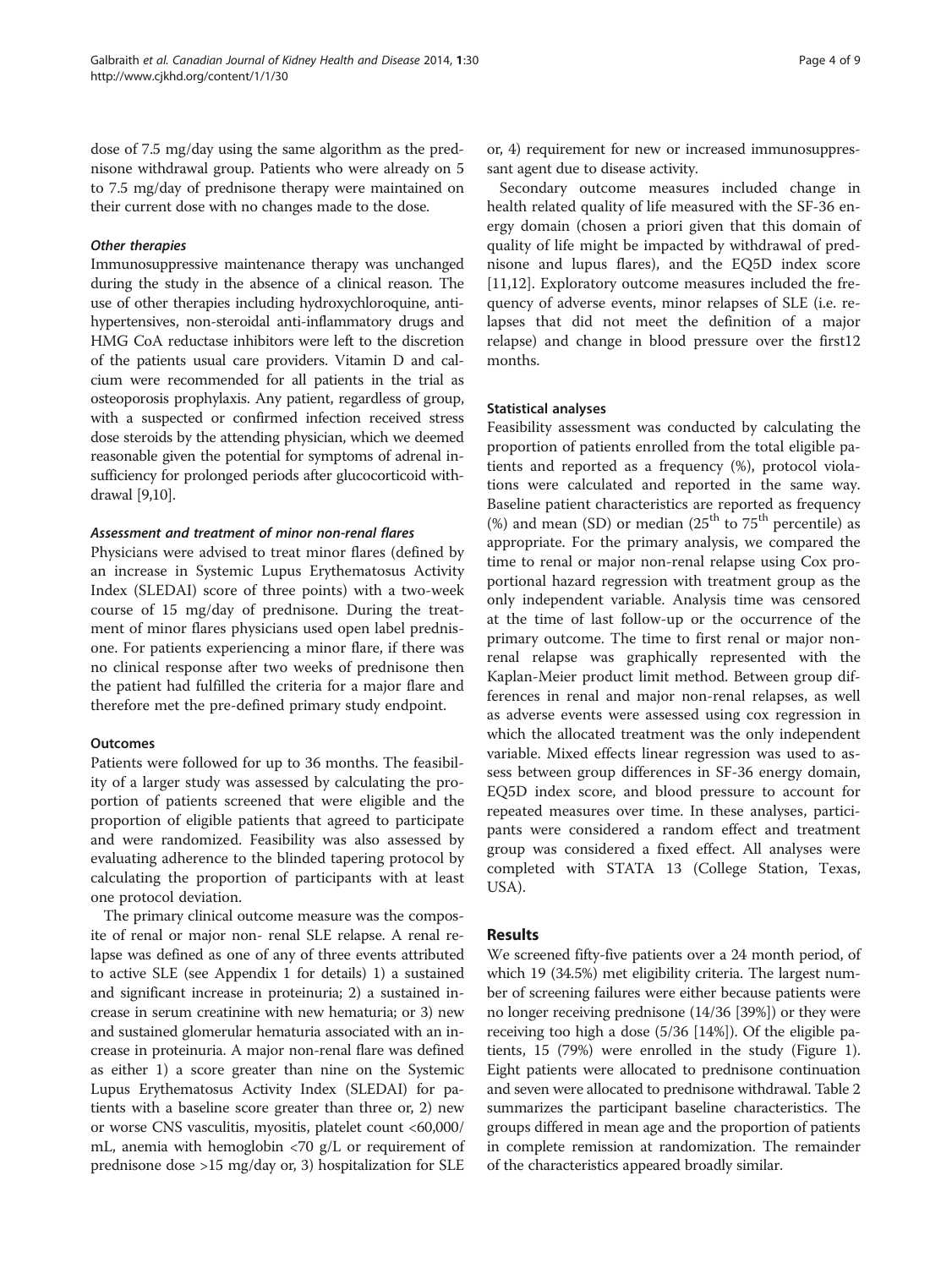<span id="page-4-0"></span>

Only one patient, in the prednisone withdrawal group, moved away from the study center within the first month, and follow-up data was not available for this patient (Figure 1). Two patients left the study to become pregnant, at 6 months and 18 months. No protocol violations occurred during the tapering regimen. All participants were successfully tapered to their assigned withdrawal or low-dose maintenance target, though one patient in the prednisone continuation group experienced symptoms that were felt to be consistent with prednisone withdrawal. Patients were followed for a median of 11.9 months with a total follow-up of 20.7 person-years.

#### Relapses

Four patients (50%) in the continuation group experienced the primary outcome (three renal flares occurring at 182, 190 and 358 days, and one major non-renal flare at 127 days), compared with one event (14%) (renal flare at 98 days) in the withdrawal group (hazard ratio (HR) 2.68, 95% CI 0.28 to 25.8) (Table [3](#page-5-0) and Figure [2](#page-6-0)). Three participants (38%) had minor flares in the prednisone continuation arm, occurring at 91, 119, and 175 days (including one that progressed to a major non-renal flare, and one that progressed to a renal flare later on), while no patients

in the prednisone withdrawal arm experienced minor flares (Table [3\)](#page-5-0).

#### Other outcomes

There was no significant difference in SF-36 energy scores between the continuation group and the withdrawal group (9.42, 95% CI 4.53 to 19.59). There was also no apparent difference in the change in EQ5D index scores between the continuation group and the withdrawal group (0.67, 95% CI 0.01 to 0.53). Finally, a mixed effects regression analysis for systolic blood pressure, for each patient across all time intervals, found no significant difference comparing the continuation and withdrawal groups (11.54, 95% CI 7.58 to 17.51).

Four participants (50%) in the prednisone continuation group experienced adverse events compared with two (29%) in the prednisone withdrawal group (HR 1.13, 95% CI 0.18 to 6.93). One participant in the prednisone continuation group had two separate episodes of fracture, while two patients developed infections, including one urinary tract infection (Table [4](#page-6-0)). In the prednisone withdrawal group, one patient had three separate urinary tract infections, and one patient had two separate events of gout and eczema. No patients developed diabetes, and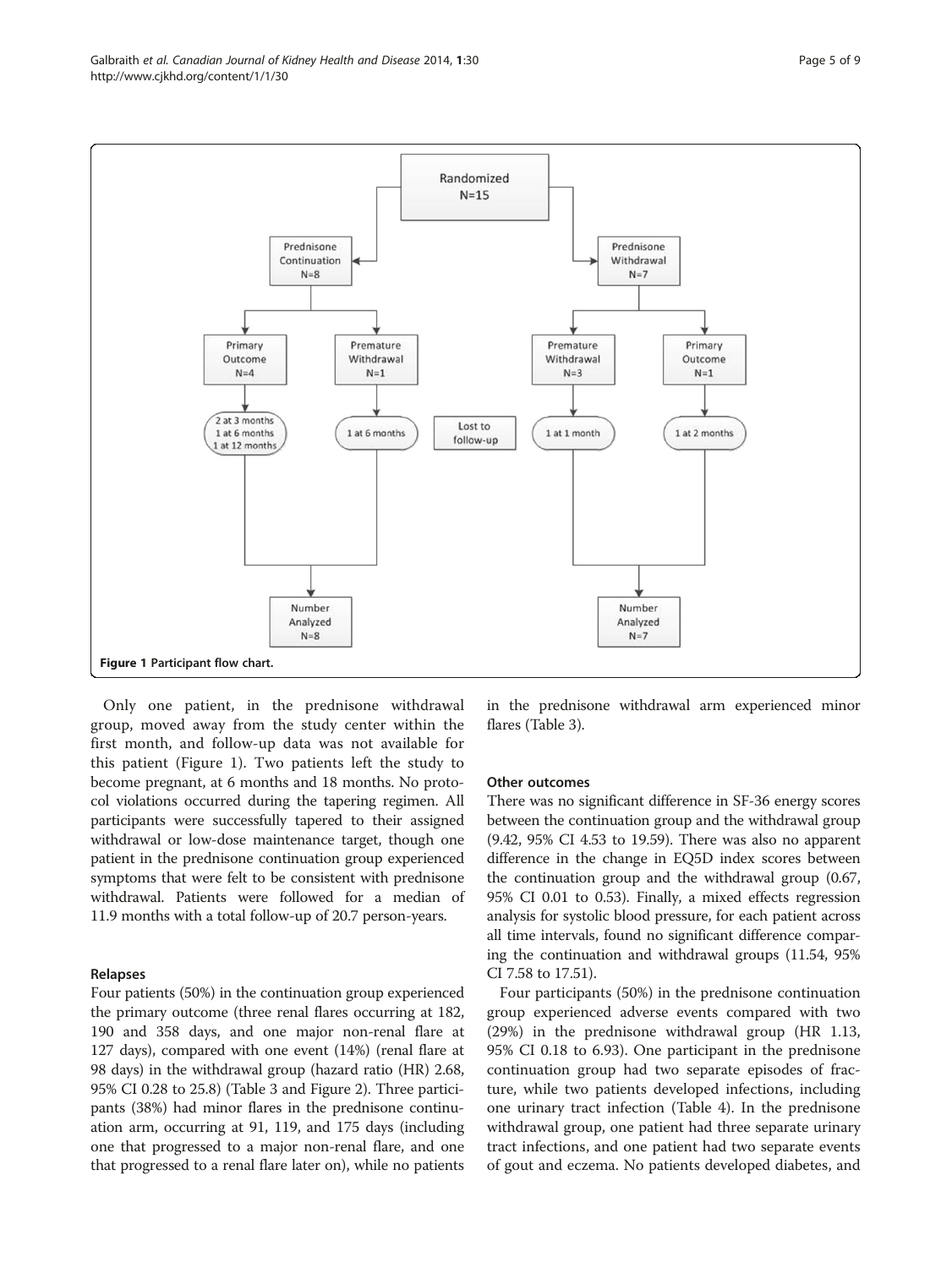### <span id="page-5-0"></span>Table 2 Participant characteristics at randomization

|                                                                                    | Overall     | <b>Prednisone continuation</b> | Prednisone withdrawal |
|------------------------------------------------------------------------------------|-------------|--------------------------------|-----------------------|
|                                                                                    | $(n=15)$    | $(n=8)$                        | $(n=7)$               |
| Age (yr), mean (sd)                                                                | 34.2 (11.2) | 39.2 (12.8)                    | 28.4(5.6)             |
| Female gender, n (%)                                                               | 13 (86.7)   | 6(75)                          | 7(100)                |
| On steroids >12 months, n (%)                                                      | 10(77)      | 7(88)                          | 3(60)                 |
| Duration from biopsy to enrollment (days),<br>median $(25th$ to $75th$ percentile) | 342 (463)   | 495 (497)                      | 331 (548)             |
| Serum creatinine (umol/L), mean (sd)                                               | 82.9 (45.4) | 85.9 (34.5)                    | 79.4 (58.4)           |
| Proteinuria (g/mmol), mean (sd)                                                    | 0.07(0.07)  | 0.06(0.07)                     | 0.09(0.07)            |
| Hemoglobin A1c (%), mean (sd)                                                      | 5.08 (0.62) | 4.8 (0.87)                     | 5.3(0.2)              |
| Blood Pressure, mmHg (sd)                                                          |             |                                |                       |
| Systolic                                                                           | 118.3(16.3) | 125.5(18.1)                    | 110(9.4)              |
| Diastolic                                                                          | 73.1 (10.4) | 76.3 (10.7)                    | 69.4 (9.5)            |
| Renal Biopsy Class, n (%) <sup>a</sup>                                             |             |                                |                       |
| $\ensuremath{\mathsf{III}}\xspace$                                                 | 4(29)       | 3(43)                          | 1(14)                 |
| IV                                                                                 | 10(71)      | 4(57)                          | 6(86)                 |
| $\vee$                                                                             | 8(57)       | 3(43)                          | 5(71)                 |
| Complete remission <sup>b</sup> , n (%)                                            | 9(60)       | 7(88)                          | 2(29)                 |
| SLEDAI total score <sup>c</sup> , mean (sd)                                        | 1.3(2.9)    | 0.25(0.7)                      | 2.57(3.9)             |
| SLICC/ACR index <sup>d</sup> , mean (sd)                                           | 0.5(0.9)    | 0.75(1.2)                      | 0.29(0.5)             |
| Prednisone dose (mg/day), mean (sd)                                                | 8.1(1.9)    | 8.8(1.6)                       | 7.5(2.04)             |
| Baseline Cytotoxic Use                                                             |             |                                |                       |
| Cyclophosphamide, n (%)                                                            | 0           | $\mathbf 0$                    | $\mathbf 0$           |
| Mycophenolate, n (%)                                                               | 9(60)       | 4(50)                          | 5(71)                 |
| Azathioprine, n (%)                                                                | 4(27)       | 3(38)                          | 1(14)                 |
| None, n (%)                                                                        | 2(13)       | 1(12.5)                        | 1(14)                 |

<sup>a</sup>ISN/RPS International Society of Nephrology/Renal Pathology Society.

bComplete remission was defined as having a) less than 0.3 g/day proteinuria, b) normal urine sediment, c) normal serum albumin concentration and d) creatinine value less than 15% above baseline. Partial remission was defined as having a) 0.3 to 2.9 g/day proteinuria, b) serum albumin at least 30 g/L and c) stable renal function.

<sup>c</sup>SLEDAI, Systemic Lupus Erythematosus Activity Index.

<sup>d</sup>SLICC/ACR, Systemic Lupus International Collaborative Clinics/American College of Rheumatology.

only one patient, in prednisone continuation, developed symptoms consistent with prednisone withdrawal.

# **Discussion**

In this pilot randomized controlled trial of patients with a history of biopsy- proven lupus nephritis in remission,

|                  | <b>Table 3 Primary and secondary outcomes across</b> |  |
|------------------|------------------------------------------------------|--|
| treatment groups |                                                      |  |

| Outcome                     | Prednisone<br>continuation | Prednisone<br>withdrawal | Between groups<br>comparison (HR) |
|-----------------------------|----------------------------|--------------------------|-----------------------------------|
| Renal flare,<br>n(%)        | 3(38)                      | 1(14)                    | 2.68 (0.28, 25.8)                 |
| All flares,<br>n(%)         | 4 (50)                     | 1(14)                    | 3.35 (0.37, 30.1)                 |
| Minor<br>flares, $n$ $(\%)$ | 3(38)                      | 0(0)                     | a                                 |

<sup>a</sup>Hazard ratio could not be computed.

we were able to randomize 79% of eligible patients to withdrawal or continuation of low dose corticosteroids. Given the absence of protocol violations, and adherence to the blinded tapering of prednisone, it is feasible to conduct a large placebo controlled study to determine the efficacy and safety of low-dose prednisone in PLN with this protocol.

To our knowledge, this is the first trial comparing prednisone withdrawal and low-dose prednisone maintenance of remission therapy in patients with a history of PLN. RCTs in rheumatoid arthritis suggests low-dose prednisone modifies disease activity with few side-effects [[13\]](#page-7-0). Early prednisone withdrawal in renal transplantation is associated with more episodes of rejection and in systemic vasculitis early withdrawal is associated with more frequent relapses of disease [[14,15\]](#page-7-0). Finally, small RCTs in SLE suggest moderate doses of prophylactic prednisone attenuate the risk of relapse in patients with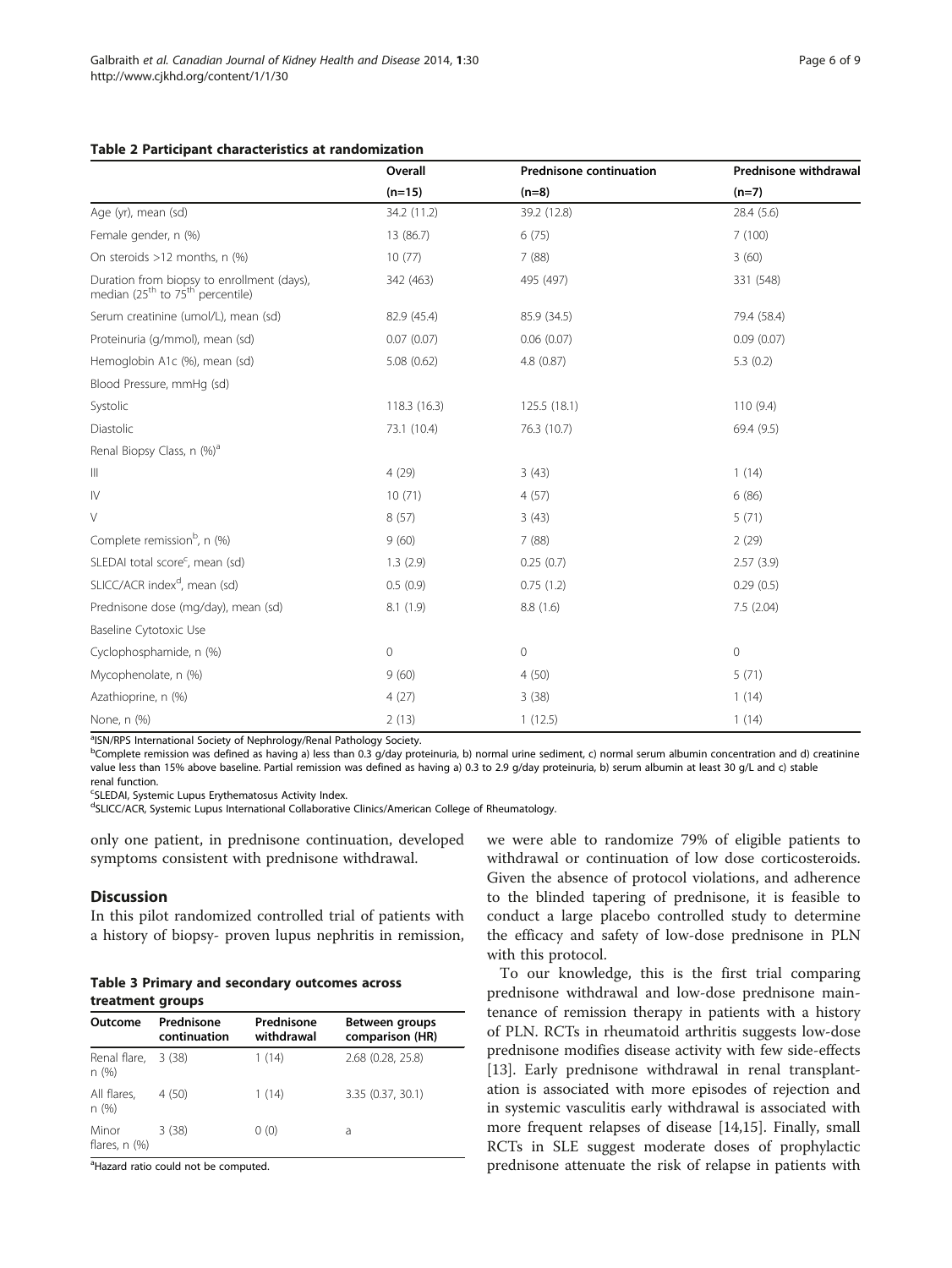a change in the serologic risk markers of relapse. However, enthusiasm for long-term prednisone, even if effective, is tempered by potential side-effects such as infection, gastrointestinal bleeding, and fractures [\[16](#page-8-0)]. Together, these data along with substantial practice pattern variation suggest a RCT of long-term low-dose glucocorticoids is warranted.

The main purpose of this pilot trial was to inform the design and conduct of a larger trial that would assess the efficacy and safety of long-term low-dose prednisone in patients with PLN. Such a trial is estimated to require at least 334 patients to detect a 50% reduction in the composite outcome of renal or major non-renal relapse of SLE with 90% power with an average of four years follow-up. Based on our screening and recruitment results, we would require at least 23 similar centers to finish recruitment in 2 years without substantial change to the eligibility criteria. To detect a smaller effect of prednisone much larger sample sizes are required (e.g. hazard ratio 0.75 would require

|                                   | Prednisone<br>continuation | Prednisone<br>withdrawal |
|-----------------------------------|----------------------------|--------------------------|
| Overall, n (%)                    | 4(50)                      | 2(29)                    |
| Fracture                          | 1a                         | $\Omega$                 |
| Infection                         | $\mathcal{P}$              | <sub>2</sub> b           |
| New diabetes                      | 0                          | 0                        |
| Prednisone withdrawal<br>symptoms |                            | 0                        |

<sup>a</sup>One patient had both a wrist and foot fracture, independently. <sup>b</sup>One patient had three separate incidents of UTI.

at least 1700 patients). As such, a large trial to answer this question would almost certainly need to be international in scope. However, given how ubiquitously glucocorticoids are used and how important remission maintenance is, such a trial is warranted. The importance of this is underscored by the relative lack of efficacy of many newer adjuvant agents in preventing lupus flares [\[17,18\]](#page-8-0).

Our pilot RCT has several strengths. We were able to blind both patients and physicians to the withdrawal of prednisone. This improved the objectivity of disease assessment, an inherently subjective process that may be affected by patients and physicians strong underlying beliefs regarding the efficacy of glucocorticoids. We enrolled a broad sample of participants some of which were on very long-term glucocorticoids. This demonstrated that it is possible to withdraw glucocorticoids in these patients in a safe manner and improves the generalizability of the study procedures.

The results of this pilot should be interpreted in light of the study limitations. Our pilot RCT was of insufficient size to assess the efficacy or safety of long-term low-dose prednisone. Even were statistically significant differences in the risk of relapse or adverse events noted in our trial, they would very likely be chance findings [[19\]](#page-8-0). This was a single center experience which limits our confidence that the protocol could be generalized to other centers for a large RCT. However, the process of conducting the pilot informs the design of a larger trial and we believe that such a trial could be further simplified to ensure its feasibility. Also, we chose a dose of 7.5 mg per day of prednisone as our low- dose target. It

<span id="page-6-0"></span>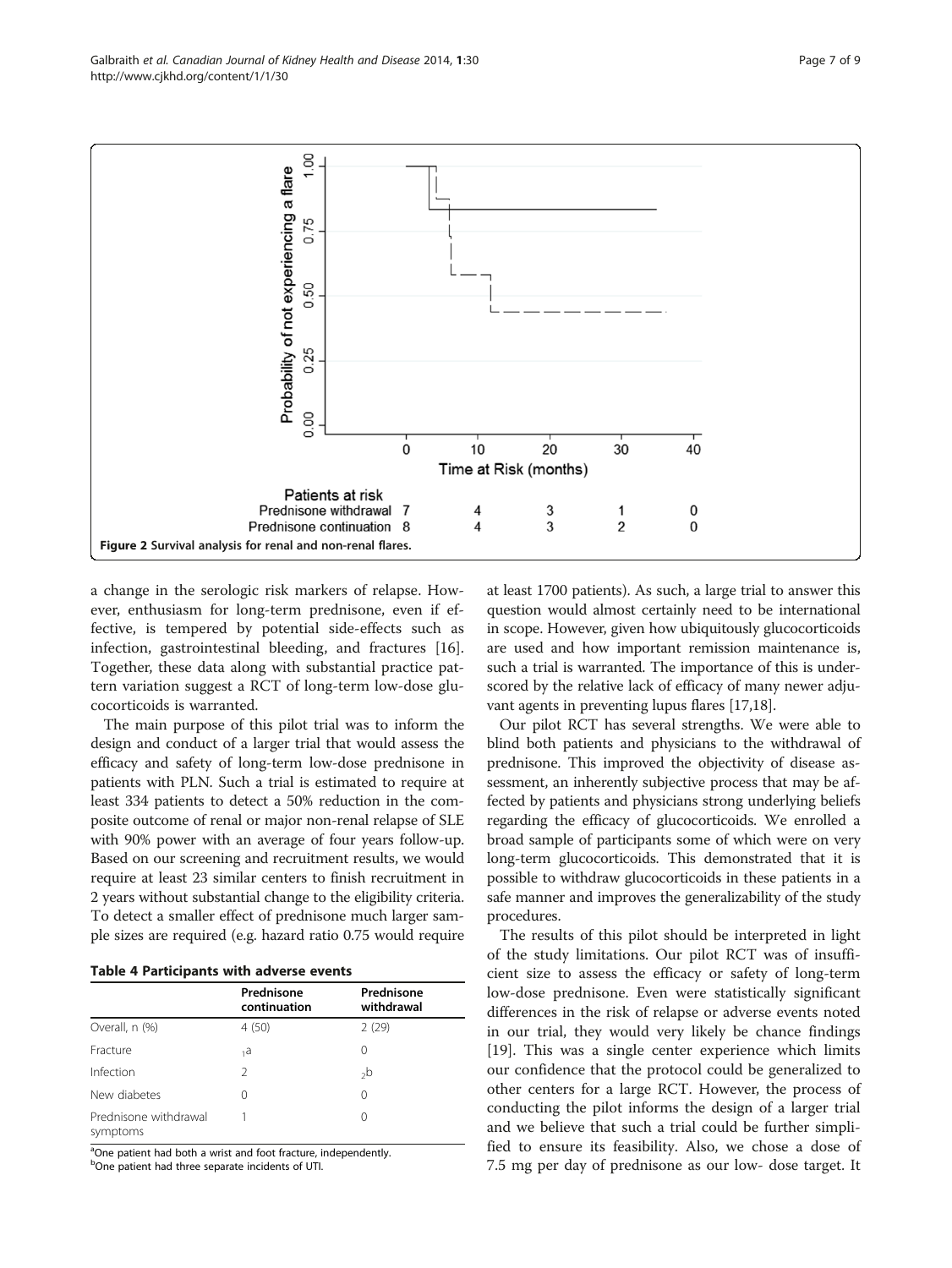<span id="page-7-0"></span>is unclear if this is the optimal dose in terms of both efficacy and safety and different dosing may also alter the feasibility of the trial. However, there is little data to guide an optimal dose and prednisone 7.5 mg daily represents a commonly low-dose threshold.

# Conclusions

This pilot RCT demonstrated the feasibility of the study protocol. A larger trial comparing prednisone withdrawal and low-dose prednisone as maintenance therapy is possible and is warranted. Any such trial must carefully consider the limited number of patients at each site, as well as individual patients' complex treatment regimens in that trial's eligibility criteria and the consideration of the outcome of relapse.

# Appendix 1 Renal flare definition

A renal flare was defined as the occurrence of any one of the three following events:

1. Increased proteinuria, measured by either 24 hour urine collection or by a urine protein to creatinine ratio, by at least a) 1 g/day if the baseline proteinuria was less than 0.2 g/day or, b) 2 g/day if the baseline proteinuria was between 0.2 and 1 g/day (inclusive), or c) more than double the baseline proteinuria if the baseline proteinuria was greater than 1 g/day [\[20](#page-8-0)].

2. A sustained (i.e. for two consecutive measures) increase in serum creatinine by at least 30% over baseline that was not due to institution of antihypertensive therapy or angiotensin converting enzyme inhibitor therapy and with new hematuria attributable to active SLE.

3.New sustained hematuria attributable to active SLE, and exclusive of menses, infection or medications, that was associated with an increase in proteinuria by at least 0.8 g/day.

#### Abbreviations

SIMPL: Steroids in the maintenance of remission of proliferative lupus nephritis; RCT: Randomized controlled trial; SLE: Systemic lupus erythematosus; PLN: Proliferative lupus nephritis; ACR: American college of rheumatology; ISN/ RPS: International society of nephrology/renal pathology society; SLEDAI: Systemic lupus erythematosus disease activity index; CNS vasculitis: Central nervous system vasculitis; SF-36: Short form 36; EQ5D: EuroQol 5D.

#### Competing interests

The authors declare that they have no competing interests.

#### Authors' contributions

BM, BH, and MW have made substantial contributions to conception and design, or acquisition of data; LG, BM and MW have made substantial contributions to analysis and interpretation of data; all authors have been involved in drafting the manuscript or revising it critically for important intellectual content; all authors agree to be accountable for all aspects of the work in ensuring that questions related to the accuracy or integrity of any part of the work are appropriately investigated and resolved. All authors read and approved the final manuscript.

#### Authors' information

LG is a graduate student, while BM, BH and MW are clinician scientists.

#### Acknowledgements

The study was supported by the Center for Advancement of Health, Calgary Health Region, Calgary Alberta. The sponsors of the study had no role in study design, data collection, data analysis, data interpretation, or writing of the report.

#### Author details

<sup>1</sup> Department of Medicine, University of Calgary, Calgary, Canada <sup>2</sup> Department of Community Health Sciences, University of Calgary, Calgary Canada. <sup>3</sup>Interdisciplinary Chronic Disease Collaboration, Calgary, Canada.<br><sup>4</sup>Libin Cardiovascular Institute and Institute for Population Health Univers <sup>4</sup>Libin Cardiovascular Institute and Institute for Population Health, University of Calgary, Calgary, AB, Canada. <sup>5</sup>Departments of Medicine and Clinical Epidemiology & Biostatistics, McMaster University, Hamilton, Canada. 6 Population Health Research Institute, McMaster University/Hamilton Health Sciences, Hamilton, Canada.

Received: 29 July 2014 Accepted: 11 November 2014 Published online: 28 November 2014

#### References

- 1. Manger K, Manger B, Repp R, Geisselbrecht M, Geiger A, Pfahlberg A, Harrer T, Kalden JR: Definition of risk factors for death, end stage renal disease, and thromboembolic events in a monocentric cohort of 338 patients with systemic lupus erythematosus. Ann Rheum Dis 2002, 61:1065–1070.
- Austin HA, Balow JE: Natural history and treatment of lupus nephritis. Semin Nephrol 1999, 19:2–11.
- 3. Ginzler EM: Clinical trials in lupus nephritis. Curr Rheumatol Rep 2001, 3:199–204.
- 4. Walsh M, Jayne D, Moist L, Tonelli M, Pannu N, Manns B: Practice pattern variation in oral glucocorticoid therapy after the induction of response in proliferative lupus nephritis. Lupus 2010, 19:628–633.
- 5. Noseworthy JH, Ebers GC, Vandervoort MK, Farquhar RE, Yetisir E, Roberts R: The impact of blinding on the results of a randomized, placebocontrolled multiple sclerosis clinical trial. Neurology 1994, 44:16–20.
- 6. Hochberg MC: Updating the American College of Rheumatology revised criteria for the classification of systemic lupus erythematosus. Arthritis Rheum 1997, 40:1725.
- 7. Weening JJ, D'Agati VD, Schwartz MM, Seshan SV, Alpers CE, Appel GB, Balow JE, Bruijn JA, Cook T, Ferrario F, Fogo AB, Ginzler EM, Hebert L, Hill G, Hill P, Jennette JC, Kong NC, Lesavre P, Lockshin M, Looi LM, Makino H, Moura LA, Nagata M: The classification of glomerulonephritis in systemic lupus erythematosus revisited. J Am Soc Nephrol 2004, 15:241–250.
- 8. Weening JJ, D'Agati VD, Schwartz MM, Seshan SV, Alpers CE, Appel GB, Balow JE, Bruijn JA, Cook T, Ferrario F, Fogo AB, Ginzler EM, Hebert L, Hill G, Hill P, Jennette JC, Kong NC, Lesavre P, Lockshin M, Looi LM, Makino H, Moura LA, Nagata M, International Society of Nephrology Working Group on the Classification of Lupus Nephritis, Renal Pathology Society Working Group on the Classification of Lupus Nephritis: The classification of glomerulonephritis in systemic lupus erythematosus revisited. Kidney Int 2004, 65:521–530.
- 9. Axelrod L: Perioperative management of patients treated with glucocorticoids. Endocrinol Metab Clin North Am 2003, 32:367–383.
- 10. Krasner AS: Glucocorticoid-induced adrenal insufficiency. JAMA 1999, 282:671–676.
- 11. Hays RD, Kallich JD, Mapes DL, Coons SJ, Carter WB: Development of the kidney disease quality of life (KDQOL) instrument. Qual Life Res 1994, 3:329–338.
- 12. Hays RD, Sherbourne CD, Mazel RM: The RAND 36-Item Health Survey 1.0. Health Econ 1993, 2:217–227.
- 13. Kirwan JR, Bijlsma JW, Boers M, Shea BJ: Effects of glucocorticoids on radiological progression in rheumatoid arthritis. Cochrane Database Syst Rev 2007, CD006356.
- 14. Pascual J, Quereda C, Zamora J, Hernandez D, Spanish Group for Evidence-Based Medicine in Renal T: Steroid withdrawal in renal transplant patients on triple therapy with a calcineurin inhibitor and mycophenolate mofetil: a meta-analysis of randomized, controlled trials. Transplantation 2004, 78:1548–1556.
- 15. Walsh M, Merkel PA, Mahr A, Jayne D: Effects of duration of glucocorticoid therapy on relapse rate in antineutrophil cytoplasmic antibody-associated vasculitis: A meta-analysis. Arthritis Care Res 2010, 62:1166–1173.